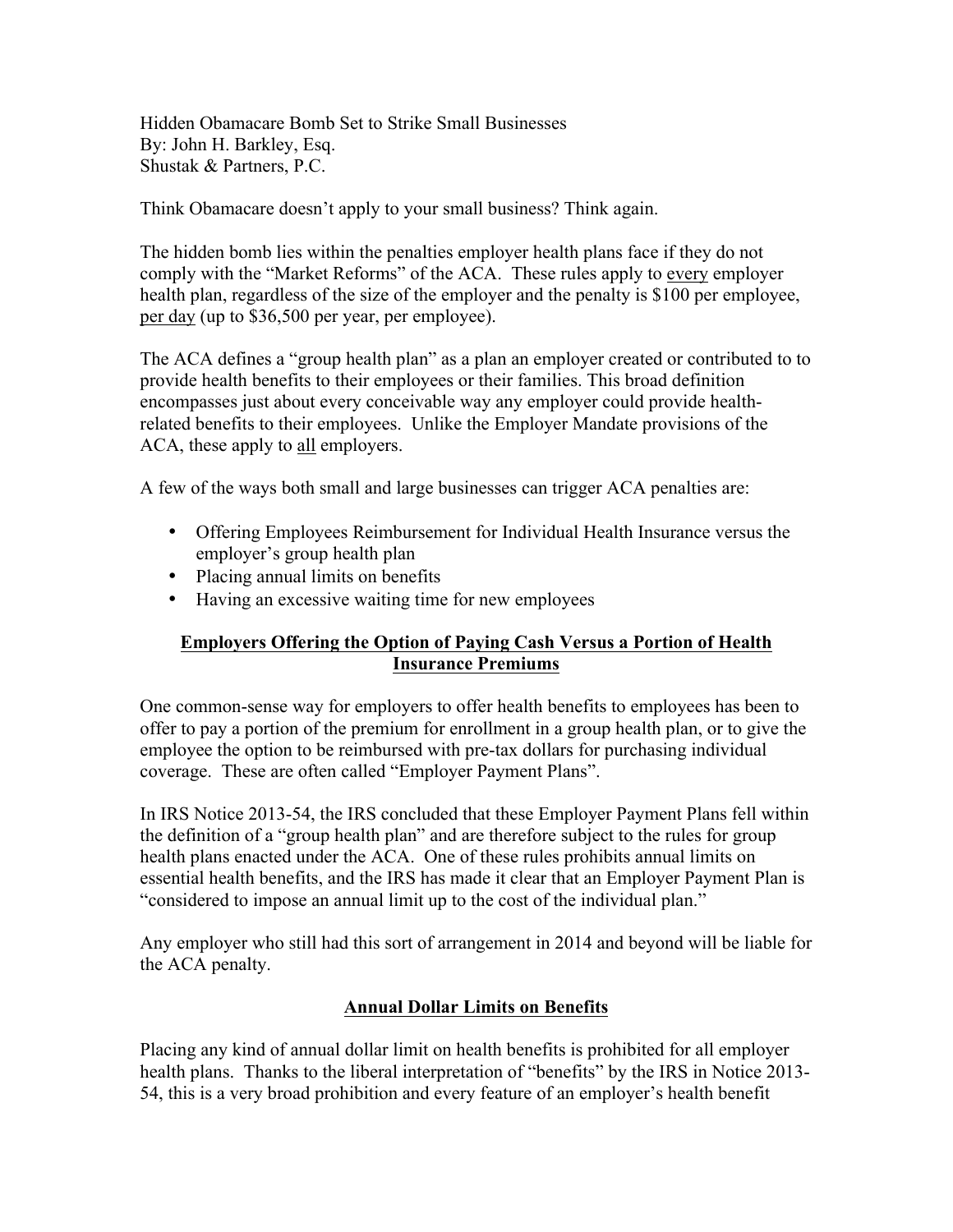offering should be analyzed for whether it could be seen as creating a prohibited annual dollar limitation on benefits.

## **Excessive Waiting Time**

The ACA prohibits group health plans from requiring a waiting time in excess of 90-days from the employee's beginning of employment. This requirement applies to employers of all sizes who have a group health plan.

### **Catastrophic Penalties Lie in Wait This Year**

The consequences of operating a plan like this are catastrophic. The penalty imposed under IRC § 4980D is equal to \$100 per day, per employee for an annual penalty of \$36,500 per employee. This penalty is 1825% larger than the penalty imposed on large employers who simply fail to offer coverage at all (\$2,000 per year per employee).

To be clear, these requirements were left out of the IRS "transition relief" which extended employer compliance with the Employer Mandate to 2015.

Any business whose health benefits fail to meet all of these requirements in 2014 and beyond is, as of this moment, exposed to penalties of up to \$36,500 per employee. Meaning a business with only (3) workers could face penalties over \$100,000. In the recent headline-grabbing Hobby Lobby case, Hobby Lobby was facing a penalty of \$475 million dollars a year.

One final kicker to these penalties is that they are excise taxes and are therefore not deductible expenses, leaving the business to pay income tax the following year on the amount of the penalty.

### **The Good News**

Employers who correct their plans in time can avoid the penalties. But employers have to make that correction within 30-days of the date they "knew or should have known" about the defects in the plan, so it's important to take corrective action quickly. Also the corrective action must be retroactive, going back to the date the violation began.

Even if an employer is outside the 30-day window, it is obviously critical to minimize the risk going forward.

Any business that has not assessed its health plan to ensure ACA compliance should get in touch with an ACA-savvy tax attorney right away.

About the author:

John H. Barkley is a Partner with Shustak & Partners, P.C. specializing in tax law, employer compliance with the Affordable Care Act, employment law, and corporate law.